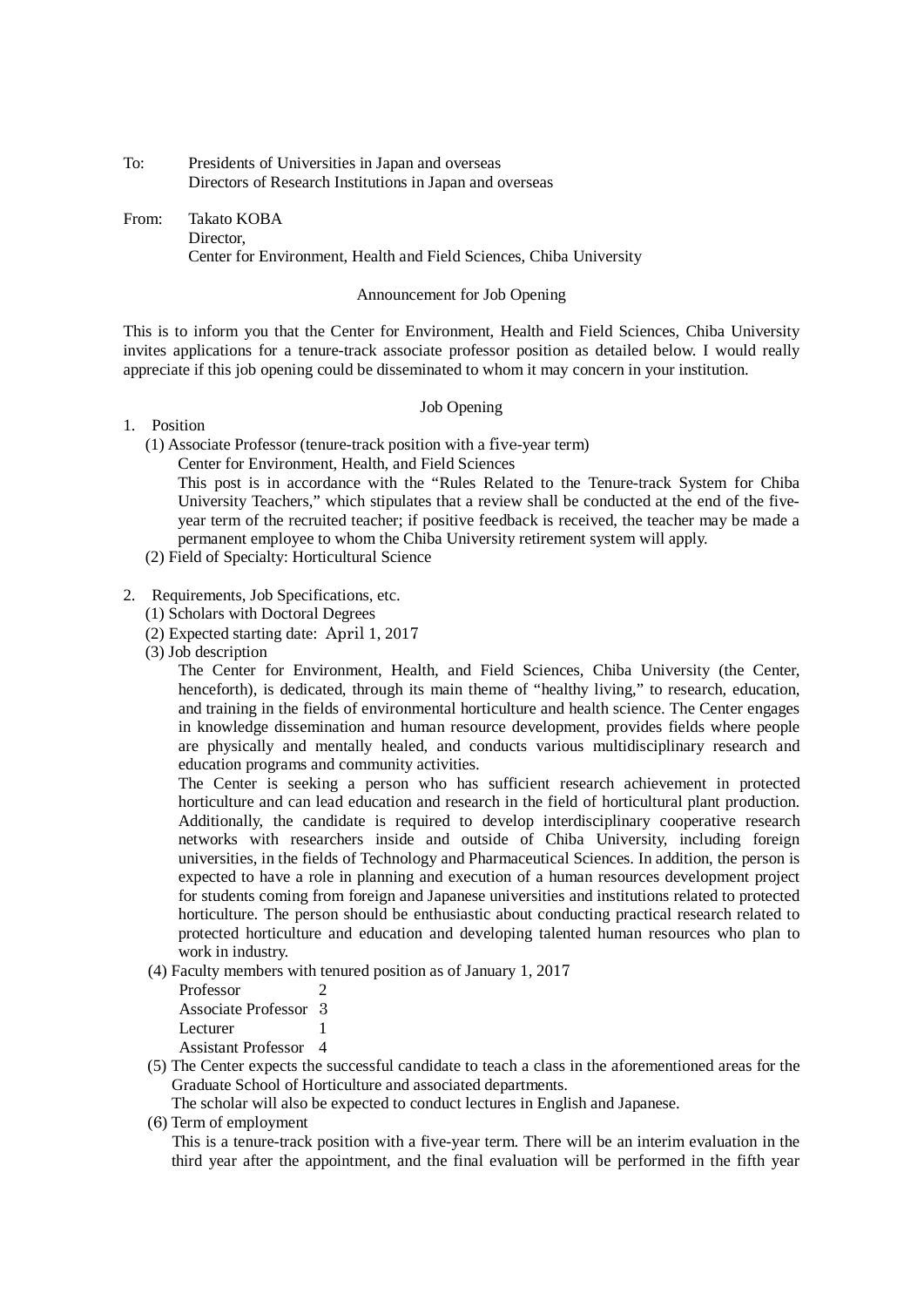according to the rules stipulated by Chiba University. If the person is positively evaluated at the final evaluation, the position will become tenured, and the person will become an employee to whom the Chiba University retirement system will apply.

3. Documents to be Submitted by Applicants

Please save the documents below to a single CD and submit the CD along with the following documents (1–7) printed on an A4 sheet:

- (1) Curriculum Vitae
- (2) List of published papers and other research achievements
- (3) Copy of published papers/books: 10 or fewer major publications per applicant
- (4) Record of experience/achievements in education<sup>1</sup>
- (5) Overview of the applicant's experiences and achievements in research and education until date and ambitions for the future (approximately 1,000 words)
- (6) Other points deserving special mention (please mention such points as Grant-in-Aid for Scientific Research or other funds awarded by external organizations)
- (7) The names, affiliations, contact information (phone number, e-mail address), and relationship to the applicant of two referees who know the applicant well
- <sup>1)</sup> In addition to "Items Evidencing Teaching Abilities" on "Form 2: Research Accomplishments Overview," teaching records may also be submitted as necessary in a format of your choice.

# 4. Application Deadline

Application documents must arrive at the Center no later than January 23, 2017.

- 5. Send Documents and Inquiries To:
	- Prof. Takato KOBA,

Director, Center for Environment, Health and Field Sciences, Chiba University,

6-2-1 Kashiwanoha, Kashiwa, Chiba 277-0822, Japan.

Phone: +81-4-7137-8001

(Note: Application documents should be sent by registered mail or courier service. On the envelope, write in red, "Contains application documents for the Center for Environment, Health, and Field Sciences")

Contact: Administrative Division, Center for Environment, Health, and Field Sciences (Phone: +81-4-7137-8001)

- 6. Guidelines for Preparing the Application Documents
	- (1) Curriculum Vitae with a photo

Please state your academic background starting from high school graduation. Please enter overseas education and research only if it involved a stay abroad of at least 6 months.

- (2) List of research achievements
	- a) Original articles

Articles published in academic or scholarly journals that have a peer-review system

b) Books and translations

Distinguish between independently authored and co-authored works. For co-authored works, state the part of which you were in charge.

- c) Others
- ① Articles published in academic reports of universities, proceedings in international conferences, or other literature
- ② Reports, documents, book reviews
- ③ Reports written to disseminate information or for practical purposes
- d) Presentations made at academic conferences, research conferences, lecture meetings, symposia, seminars, or other venues; provide up to 10 significant presentations made in the past 5 years that were included among the collected papers from the event. At the end of this section, please enter the total number of additional presentations that you have made.
- e) Planning or designing